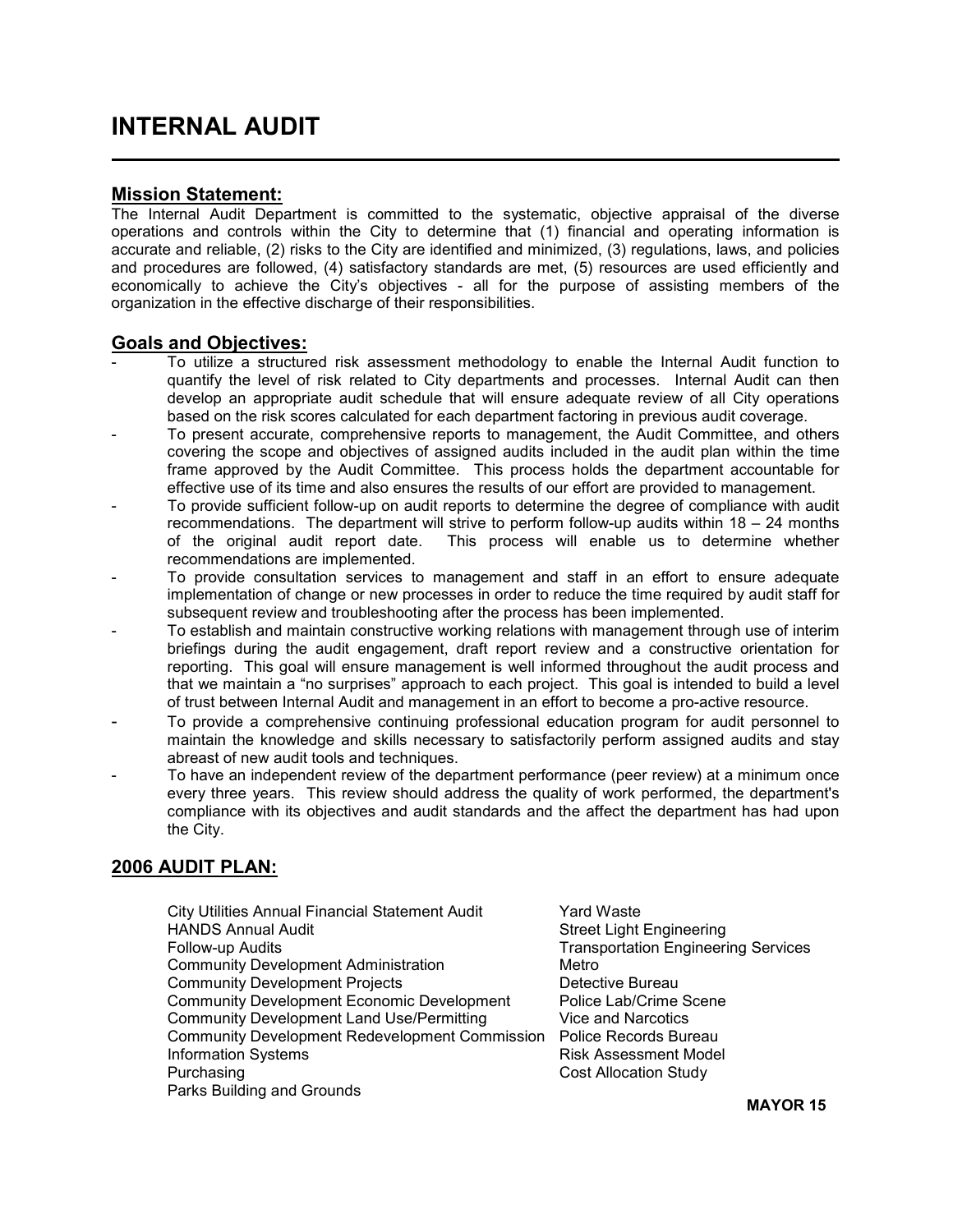#### INTERNAL AUDIT Dept # 010-012-OFFC 2007 BUDGET COMPARISON

|                       |                           | 2005<br><b>ACTUAL</b> |      | 2006<br><b>APPROVED</b><br>THRU 06/30/06 |     | 2007<br><b>SUBMITTED</b> | \$ INCREASE<br>(DECREASE)<br>FROM 2006 APPR<br>TO 2007 | % CHANGE<br>FROM 2006 APPR<br>TO 2007 |  |  |
|-----------------------|---------------------------|-----------------------|------|------------------------------------------|-----|--------------------------|--------------------------------------------------------|---------------------------------------|--|--|
| 4111                  | <b>WAGES-REG</b>          | \$<br>142,489         | -S   | 151,585 \$                               |     | 156,133 \$               | 4,547                                                  | 3.00%                                 |  |  |
| 4131                  | <b>PERF</b>               | 7,125                 |      | 8,337                                    |     | 9,758                    | 1,421                                                  |                                       |  |  |
| 4132                  | <b>FICA</b>               | 10,495                |      | 11,596                                   |     | 11,944                   | 348                                                    |                                       |  |  |
| 4134                  | <b>GROUP HEALTH INSUR</b> | 21,000                |      | 23,550                                   |     | 25,500                   | 1,950                                                  |                                       |  |  |
| 4136                  | <b>UNEMPLOYMENT</b>       | 84                    |      | 76                                       |     | 156                      | 80                                                     |                                       |  |  |
| 4137                  | <b>WORKERS COMP</b>       | 372                   |      | 324                                      |     | 276                      | (48)                                                   |                                       |  |  |
| 413A                  | PERF/FRINGE               | 4.277                 |      | 4,548                                    |     | 4,684                    | 136                                                    |                                       |  |  |
| <b>TOTAL 4100</b>     |                           | \$<br>185,842         | - \$ | 200,016                                  | \$  | 208,451                  | \$<br>8,435                                            | 4.22%                                 |  |  |
|                       |                           |                       |      |                                          |     |                          |                                                        |                                       |  |  |
| 4212                  | STATIONARY/FORMS          | \$<br>18              | \$   | $\overline{a}$                           | \$  | $\overline{a}$           | \$                                                     |                                       |  |  |
| 4219                  | OTHR OFC SUPPL            | 224                   |      | 280                                      |     | 300                      | 20                                                     |                                       |  |  |
| <b>TOTAL 4200</b>     |                           | \$<br>242             | - \$ | 280                                      | \$  | 300                      | \$<br>20                                               | 7.14%                                 |  |  |
|                       |                           |                       |      |                                          |     |                          |                                                        |                                       |  |  |
| 4314                  | CONSULTING                | \$<br>$\overline{a}$  | \$   | 2,500                                    | -\$ |                          | \$<br>(2,500)                                          |                                       |  |  |
| 431K                  | <b>SEMINAR FEES</b>       | 690                   |      | 1,560                                    |     | 2,025                    | 465                                                    |                                       |  |  |
| 4322                  | <b>POSTAGE</b>            | 40                    |      | 60                                       |     | 80                       | 20                                                     |                                       |  |  |
| 4323                  | <b>TELEPHONE</b>          | 553                   |      | 552                                      |     | 672                      | 120                                                    |                                       |  |  |
| 4324                  | <b>TRAVEL</b>             | 2,480                 |      | 1,216                                    |     | 2,760                    | 1,544                                                  |                                       |  |  |
| 4326                  | <b>MILEAGE</b>            |                       |      | 150                                      |     | $\overline{\phantom{a}}$ | (150)                                                  |                                       |  |  |
| 432L                  | <b>LONG DISTANCE</b>      | 10                    |      | 40                                       |     | 40                       | $\overline{\phantom{a}}$                               |                                       |  |  |
| 4342                  | <b>LIABILITY INSUR</b>    | 72                    |      | 108                                      |     | 114                      | 6                                                      |                                       |  |  |
| 4343                  | OFCL/CRIME BOND           | 14                    |      | 15                                       |     | 15                       |                                                        |                                       |  |  |
| 4391                  | <b>SUBS &amp; DUES</b>    | 570                   |      | 560                                      |     | 560                      |                                                        |                                       |  |  |
| 4399                  | OTHR SRVCS                |                       |      | 450                                      |     | 450                      |                                                        |                                       |  |  |
| <b>TOTAL 4300</b>     |                           | \$<br>4.429           | \$   | 7,211                                    | \$  | 6,716                    | \$<br>(495)                                            | $-6.86%$                              |  |  |
| 4444                  | PUR OTH EQUIP             | \$<br>335             | \$   | $\overline{\phantom{a}}$                 | \$  | $\overline{\phantom{a}}$ | \$<br>$\overline{\phantom{a}}$                         |                                       |  |  |
| <b>TOTAL 4400</b>     |                           | \$<br>335             | \$   |                                          | \$  |                          | \$<br>$\blacksquare$                                   | $\blacksquare$                        |  |  |
| <b>TOTAL EXPENSES</b> |                           | \$<br>190,848         |      | 207,507                                  | \$  | 215,467                  | \$<br>7,960                                            | 3.84%                                 |  |  |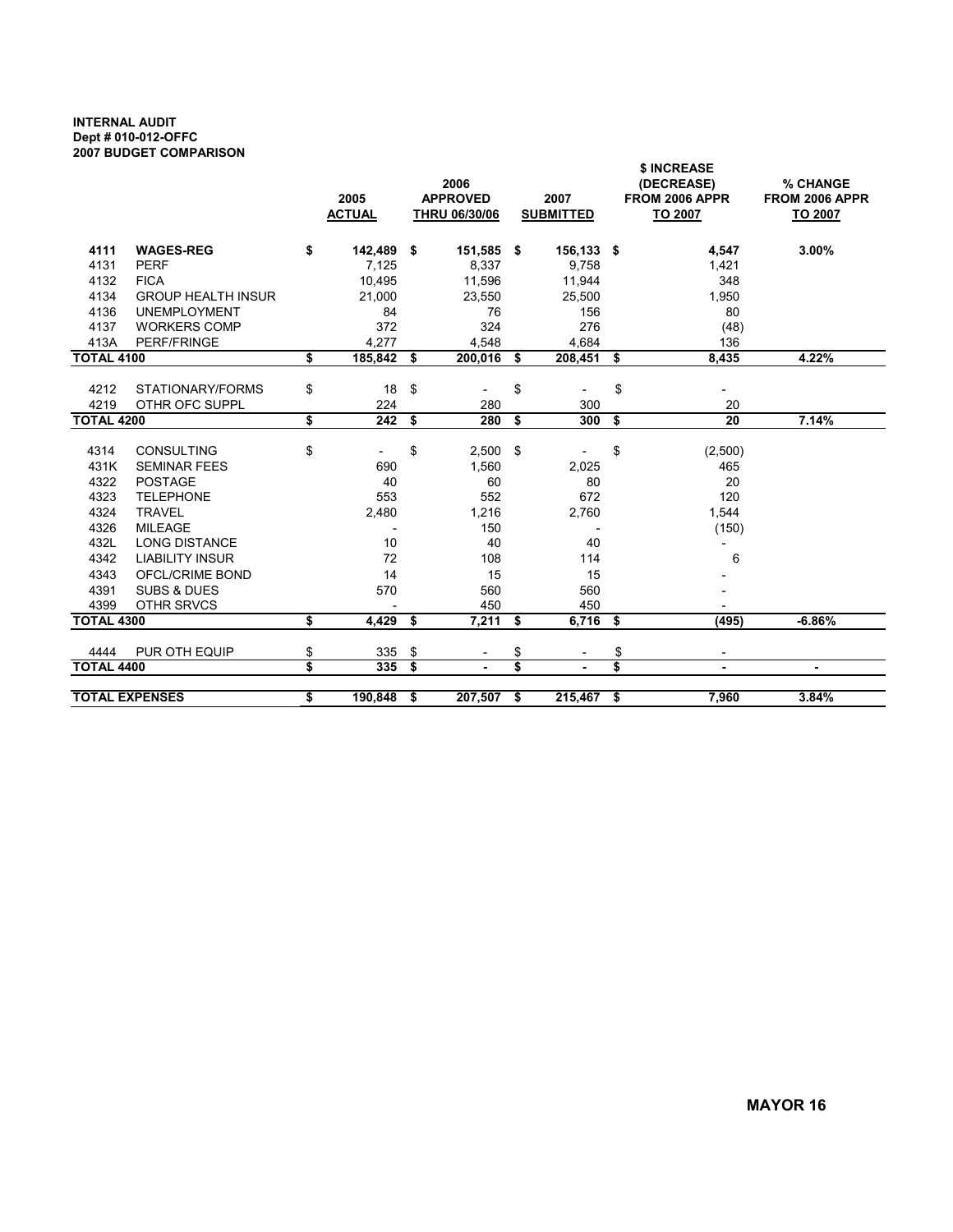| Internal Audit 2007-2011 Capital Improvement Program |                                               |                          |                                      |                    |                             |                          |      |  |  |  |  |  |
|------------------------------------------------------|-----------------------------------------------|--------------------------|--------------------------------------|--------------------|-----------------------------|--------------------------|------|--|--|--|--|--|
|                                                      | <b>FUNDING SOURCE CODE:</b>                   | <b>GRP-Grant Pending</b> |                                      |                    | PT-Property Tax             |                          |      |  |  |  |  |  |
|                                                      | CC-Cumulative Capital Fund                    | LE-Lease                 |                                      |                    | RB-Revenue Bond             |                          |      |  |  |  |  |  |
|                                                      | <b>CDBG-Community Development Block Grant</b> |                          | InfraBd-Infrastructure Bond          |                    | ST-State Source             |                          |      |  |  |  |  |  |
|                                                      | CEDIT-Co. Economic Development Income Tax     |                          | <b>LRS-Local Roads &amp; Streets</b> |                    | <b>SU-Sewer Utility</b>     |                          |      |  |  |  |  |  |
|                                                      | <b>CO-County Source</b>                       | MISC-Miscellaneous       |                                      |                    | SWU-Stormwater Utility      |                          |      |  |  |  |  |  |
|                                                      | FED-Federal Source                            |                          | MVH-Motor Vehicle Highway            |                    | TIF-Tax Increment Financing |                          |      |  |  |  |  |  |
|                                                      | GOB-General Obligation Bond                   |                          | PCBF-Park Cumulative Bldg. Fund      |                    | UF-User Fee                 |                          |      |  |  |  |  |  |
|                                                      | <b>GRA-Grant Approved</b>                     | <b>PS-Private Source</b> |                                      |                    | <b>WU-Water Utility</b>     |                          |      |  |  |  |  |  |
| Item#                                                | <b>Project Title &amp; Description</b>        | <b>Funding</b>           |                                      | <b>Expenditure</b> |                             |                          |      |  |  |  |  |  |
|                                                      |                                               | <b>Source</b>            | 2007                                 | 2008               | 2009                        | 2010                     | 2011 |  |  |  |  |  |
|                                                      | <b>Printer Replacement</b>                    | PT                       |                                      | 1.000              |                             | $\overline{\phantom{a}}$ |      |  |  |  |  |  |
|                                                      | Laptop Computer Replacement                   | PT                       | 1,300<br>۰                           |                    |                             | $\overline{\phantom{a}}$ |      |  |  |  |  |  |
| <b>TOTAL</b>                                         |                                               |                          |                                      | 2,300              |                             |                          |      |  |  |  |  |  |

1. Internal Audit shares a printer. Based on the replacement schedule, this printer should have been replaced in 2002. The printer is still in fine working order, so we intend to postpone replacement until 2008.

2. The laptop is used for fieldwork on offsite audits, special projects, and could be used as a backup if one of the desk top computers were to crash. The laptop was scheduled for replacement in 2007, we intend to postpone replacement until 2008.